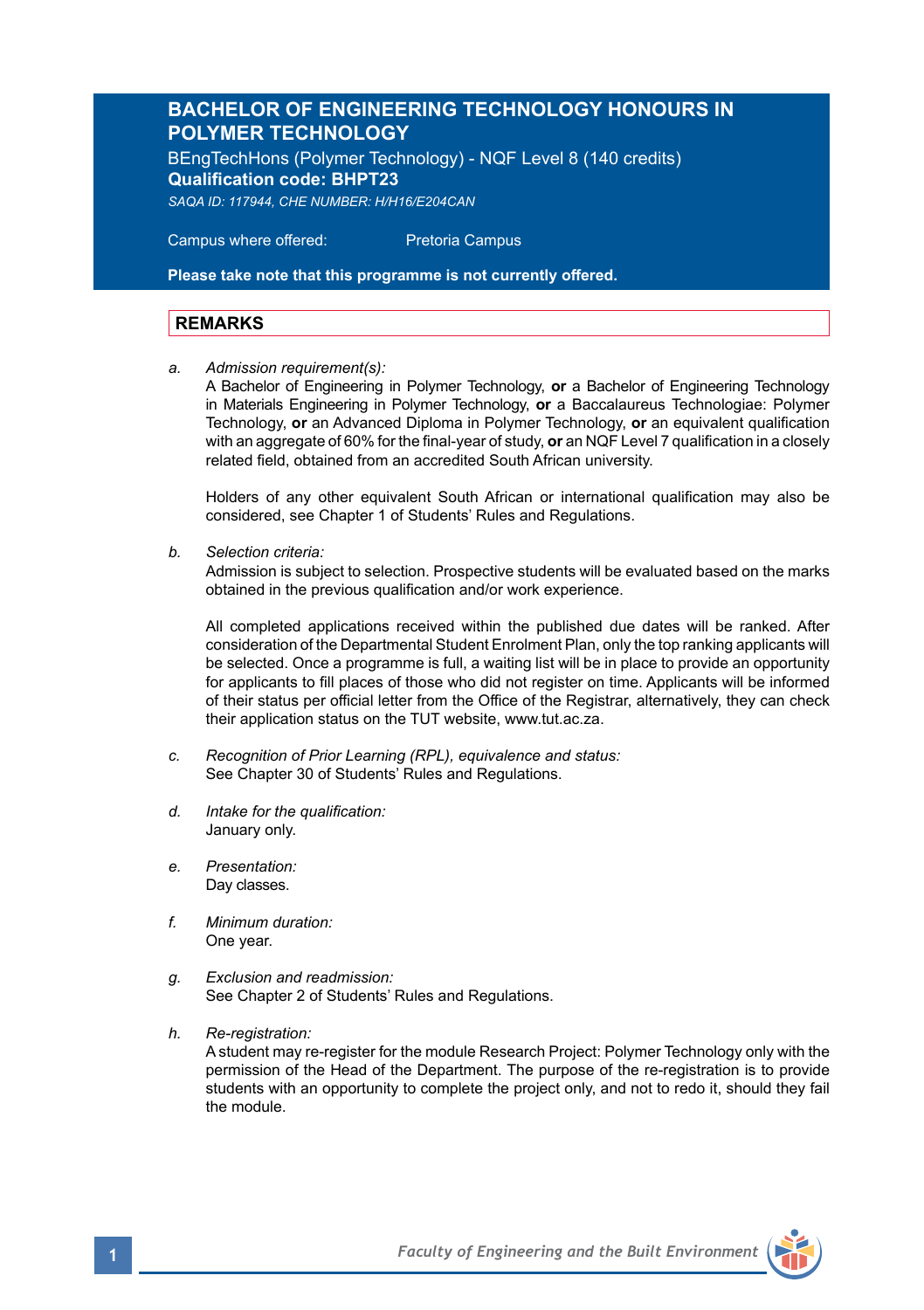# **CURRICULUM**

| <b>ATTENDANCE</b><br>Modules are offered as determined by the Head of the Department. |                                                                                                 |              |               |  |  |  |  |  |
|---------------------------------------------------------------------------------------|-------------------------------------------------------------------------------------------------|--------------|---------------|--|--|--|--|--|
| CODE                                                                                  | <b>MODULE</b>                                                                                   | <b>NOF-L</b> | <b>CREDIT</b> |  |  |  |  |  |
| <b>RPC108S</b>                                                                        | Research Project: Polymer<br>Technology                                                         | (8)          | (30)          |  |  |  |  |  |
| RPC118R                                                                               | Research Project: Polymer<br>Technology (re-registration)<br>(semester module, see paragraph h) | (8)          | (0)           |  |  |  |  |  |
| <b>FIRST SEMESTER</b>                                                                 |                                                                                                 |              |               |  |  |  |  |  |
| <b>DAN118S</b>                                                                        | Data Analysis                                                                                   | (8)          | (10)          |  |  |  |  |  |
| <b>PYP118S</b>                                                                        | <b>Polymer Processing</b>                                                                       | (8)          | (15)          |  |  |  |  |  |
| <b>REY118S</b>                                                                        | Research Methodology                                                                            | (8)          | (10)          |  |  |  |  |  |
| <b>SYD118S</b>                                                                        | <b>System Dynamics</b>                                                                          | (8)          | (15)          |  |  |  |  |  |
| <b>SECOND SEMESTER</b>                                                                |                                                                                                 |              |               |  |  |  |  |  |
| OTY118S                                                                               | <b>Optimisation Theory</b>                                                                      | (8)          | (15)          |  |  |  |  |  |
| <b>PYT118S</b>                                                                        | <b>Polymer Materials</b>                                                                        | (8)          | (15)          |  |  |  |  |  |
| <b>SYS118S</b>                                                                        | Polymer Science                                                                                 | (8)          | (15)          |  |  |  |  |  |
| <b>SMG118S</b>                                                                        | Sustainable Management                                                                          | (8)          | (10)          |  |  |  |  |  |
| plus one of the following modules:                                                    |                                                                                                 |              |               |  |  |  |  |  |
| <b>CTS116S</b>                                                                        | Contracts                                                                                       | (6)          | (5)           |  |  |  |  |  |
| <b>EGU116S</b>                                                                        | <b>Engineering Education</b>                                                                    | (6)          | (5)           |  |  |  |  |  |
| EPY116S                                                                               | <b>Energy Economics and Policy</b>                                                              | (6)          | (5)           |  |  |  |  |  |
| <b>ETN116S</b>                                                                        | Entrepreneurship                                                                                | (6)          | (5)           |  |  |  |  |  |
| <b>IBO116S</b>                                                                        | <b>International Business</b><br>Communication                                                  | (6)          | (5)           |  |  |  |  |  |
| <b>IND116S</b>                                                                        | <b>Industrial Design</b>                                                                        | (6)          | (5)           |  |  |  |  |  |
| <b>ITR116S</b>                                                                        | Intellectual Property                                                                           | (6)          | (5)           |  |  |  |  |  |
| TOTAL CREDITS FOR THE QUALIFICATION:                                                  | 140                                                                                             |              |               |  |  |  |  |  |

# **MODULE INFORMATION (OVERVIEW OF SYLLABUS)**

The syllabus content is subject to change to accommodate industry changes. Please note that a more detailed syllabus is available at the Department or in the study guide that is applicable to a particular module. At time of publication, the syllabus content was defined as follows:

# **C**

# **CONTRACTS (CTS116S) CONTINUOUS ASSESSMENT**

### *(Module custodian: Department of Civil Engineering)*

The place of the law of contract; Concept of contract; Requirements of valid contracts; Mistakes, duress, misrepresentation and undue influence; Valid, void and voidable contracts; Termination of contracts; Remedies available to affected parties; Legal rules. (Total notional time: 50 hours)

| $\overline{\phantom{a}}$ |  | i. | 7 |
|--------------------------|--|----|---|
|                          |  |    |   |
|                          |  |    |   |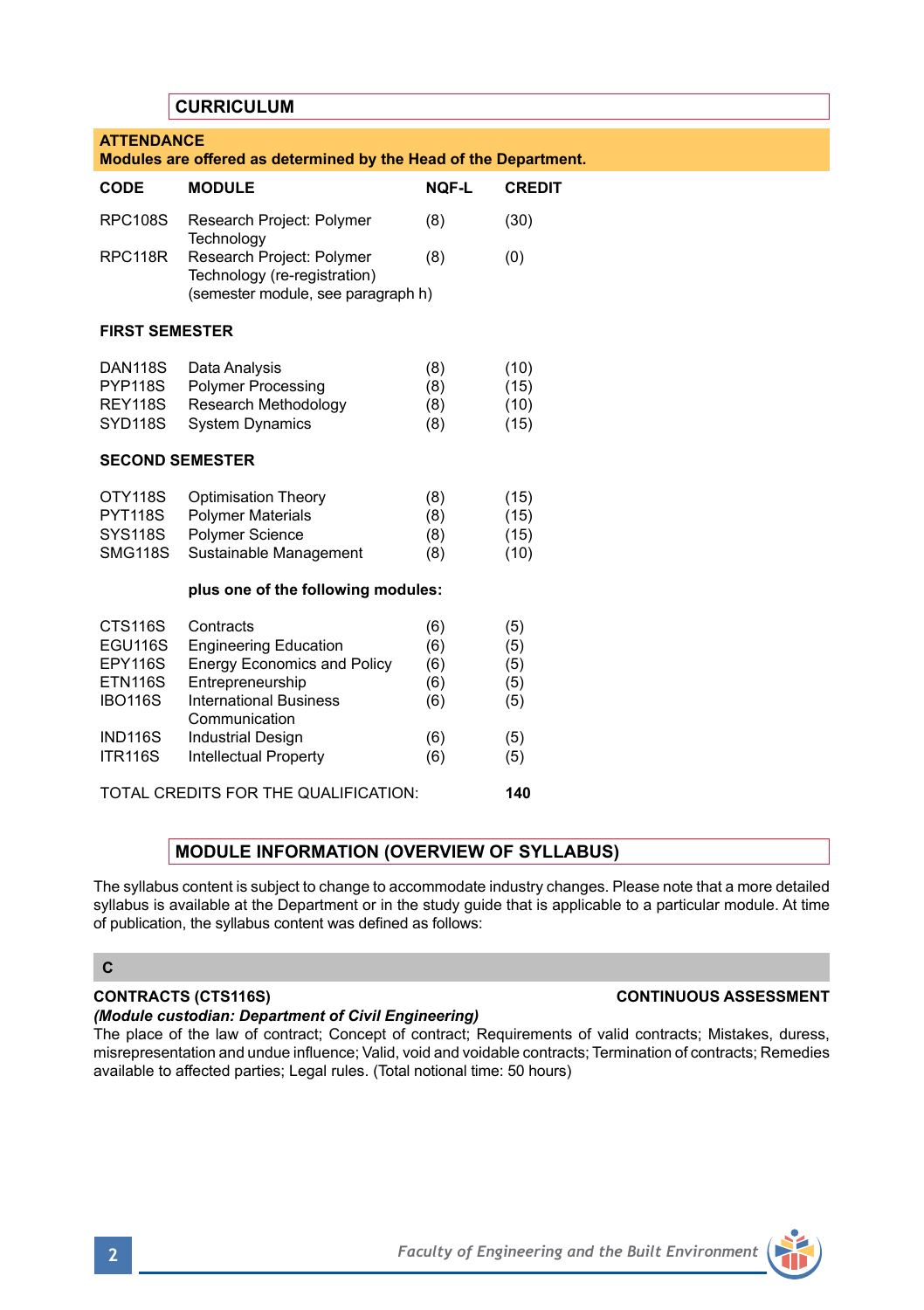### **ENERGY ECONOMICS AND POLICY (EPY116S) CONTINUOUS ASSESSMENT**  *(Module custodian: Department of Electrical Engineering)*

*(Module custodian: Department of Electrical Engineering)*

Energy management; Energy accounting; Energy systems and renewable energy. (Total notional time: 50 hours)

Exploring data; Describing the distribution of a simple variable; Finding relationships amongst variables; Probability and decision making under uncertainty: Probability and probability distribution: Normal, binomial, poisson and exponential distributions; Statistical inference; Sampling and sampling distributions; Confidence interval estimation; Hypothesis testing; Regression analysis; Regression analysis - estimating relationships.

# **ENGINEERING EDUCATION (EGU116S) CONTINUOUS ASSESSMENT**

# *(Module custodian: Department of Chemical, Metallurgical and Material Engineering)*

Higher education environment; Teaching and learning methods; Assessment; Lecture planning and design. (Total notional time: 50 hours)

# **ENTREPRENEURSHIP (ETN116S) CONTINUOUS ASSESSMENT**

(Total notional time: 100 hours)

# *(Module custodian: Department of Civil Engineering)*

Entrepreneurship and entrepreneurial characteristics; Steps to establish a business; Forms of business ventures; Funding options in business; Business plans. (Total notional time: 50 hours)

### **I**

**D**

**E**

### **INDUSTRIAL DESIGN (IND116S) CONTINUOUS ASSESSMENT**

### *(Module custodian: Department of Architecture and Industrial Design)*

Design thinking; Design, make, test, refine; Business model canvas; Costing and break-even graphs; Spin outs and licensing. (Total notional time: 50 hours)

### **INTELLECTUAL PROPERTY (ITR116S) CONTINUOUS ASSESSMENT**

### *(Module custodian: Department of Industrial Engineering)*

Disclosure analysis; Novelty assessment; IP forms; Methods of protecting IP; IP laws/legislations; Patent protection strategies; Commercialisation of IP (route to market). (Total notional time: 50 hours)

### **INTERNATIONAL BUSINESS COMMUNICATION (IBO116S) CONTINUOUS ASSESSMENT**  *(Module custodian: Department of Applied Languages)*

Introduction to the language of choice (culture, sounds, syllables and words); Introducing oneself; Formation of simple sentences; Greeting/address forms (work/industry); Business protocol in chosen language (organogram). (Total notional time: 50 hours)

### **O**

# **OPTIMISATION THEORY (OTY118S) CONTINUOUS ASSESSMENT**

# *(Module custodian: Department of Electrical Engineering)*

Convexity; Optimality conditions; Nonlinear programming; Linear programming and duality; Quadratic programming; Mixed integer programming. (Total notional time: 150 hours)